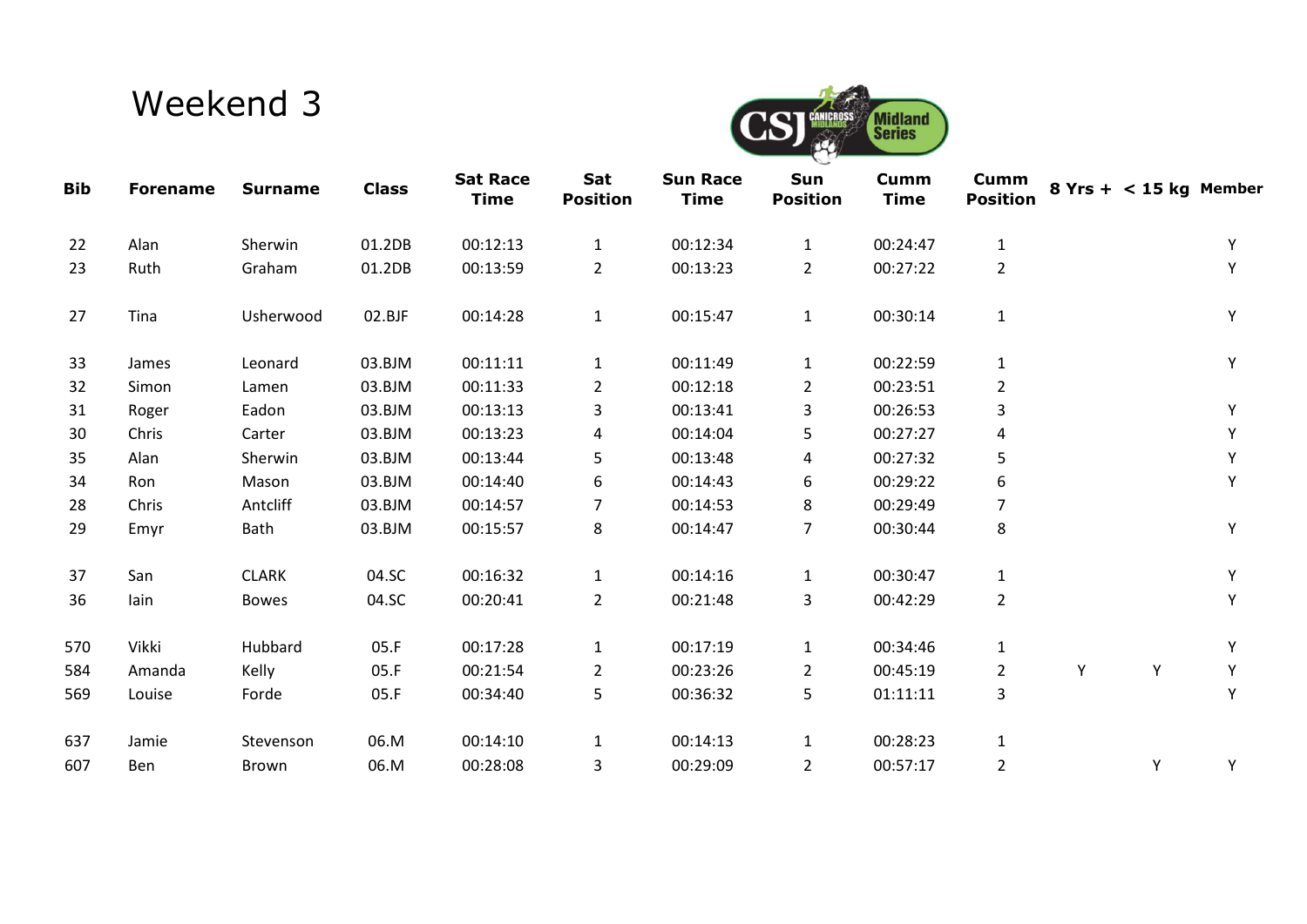| <b>Bib</b> | <b>Forename</b> | <b>Surname</b> | <b>Class</b> | <b>Sat Race</b><br><b>Time</b> | Sat<br><b>Position</b> | <b>Sun Race</b><br><b>Time</b> | Sun<br><b>Position</b> | <b>Cumm</b><br><b>Time</b> | <b>Cumm</b><br><b>Position</b> |   | $8$ Yrs + < 15 kg Member |   |
|------------|-----------------|----------------|--------------|--------------------------------|------------------------|--------------------------------|------------------------|----------------------------|--------------------------------|---|--------------------------|---|
| 674        | Elaine          | Sherwin        | 07.MF        | 00:17:29                       | $\mathbf{1}$           | 00:17:13                       | $\mathbf{1}$           | 00:34:41                   | $\mathbf{1}$                   |   |                          | Υ |
| 638        | Anna            | <b>Bennett</b> | 07.MF        | 00:19:56                       | $\overline{2}$         | 00:20:43                       | $\overline{2}$         | 00:40:39                   | $\overline{2}$                 |   |                          |   |
| 660        | Karen           | Holland        | 07.MF        | 00:22:57                       | 3                      | 00:23:04                       | 3                      | 00:46:01                   | 3                              |   |                          |   |
| 652        | Natalie         | Chadwick       | 07.MF        | 00:23:27                       | 4                      | 00:23:45                       | 4                      | 00:47:12                   | 4                              |   |                          |   |
| 665        | Annabelle       | McIntosh       | 07.MF        | 00:27:15                       | 5                      | 00:30:40                       | 5                      | 00:57:55                   | 5                              |   |                          | Υ |
| 676        | Howard          | Clark          | 08.MM        | 00:17:00                       | $\mathbf{1}$           | 00:17:04                       | 1                      | 00:34:03                   | $\mathbf{1}$                   |   |                          | Υ |
| 680        | Chris           | Lockhart       | 08.MM        | 00:17:28                       | $\overline{2}$         | 00:17:35                       | $\overline{2}$         | 00:35:02                   | $\overline{2}$                 |   |                          | Υ |
| 678        | Vince           | Hay            | 08.MM        | 00:20:30                       | 3                      | 00:21:11                       | 3                      | 00:41:41                   | 3                              |   |                          | Y |
| 677        | Christiaan      | de Jong        | 08.MM        | 00:23:02                       | 4                      | 00:22:47                       | 4                      | 00:45:49                   | 4                              |   |                          | Υ |
| 685        | Cushla          | Lamen          | 09.VF        | 00:20:44                       | $\mathbf{1}$           | 00:19:15                       | $\mathbf{1}$           | 00:39:58                   | $\mathbf{1}$                   |   |                          |   |
| 689        | Karen           | Timothy        | 09.VF        | 00:23:49                       | $\overline{2}$         | 00:24:16                       | $\overline{2}$         | 00:48:05                   | $\overline{2}$                 |   |                          | Υ |
| 681        | Jenny           | Brown          | 09.VF        | 00:24:19                       | 3                      | 00:24:40                       | 3                      | 00:48:59                   | 3                              | Υ | Y                        | Υ |
| 687        | Eleanor         | McMahon        | 09.VF        | 00:25:53                       | 4                      | 00:27:11                       | 4                      | 00:53:03                   | 4                              |   |                          | Y |
| 683        | Andrea          | Corbet         | 09.VF        | 00:28:40                       | 5                      | 00:30:35                       | 5                      | 00:59:15                   | 5                              |   | Υ                        | Υ |
| 686        | Tracey j        | Limbrick       | 09.VF        | 00:32:31                       | 6                      | 00:33:16                       | 6                      | 01:05:47                   | 6                              |   | Υ                        | Υ |
| 684        | Helen           | Dempsey        | 09.VF        | 00:34:09                       | 8                      | 00:36:16                       | $\overline{7}$         | 01:10:24                   | $\overline{7}$                 |   | Y                        | Y |
| 690        | Adrian          | Stewart        | 10.VM        | 00:19:12                       | $\mathbf{1}$           | 00:19:42                       | $\mathbf{1}$           | 00:38:53                   | $\mathbf{1}$                   |   |                          |   |
| 693        | naomi           | cook           | 11.2DCF      | 00:18:33                       | $\mathbf{1}$           | 00:18:27                       | $\mathbf{1}$           | 00:37:00                   | $\mathbf{1}$                   |   |                          | Υ |
| 691        | Adele           | Antcliff       | 11.2DCF      | 00:19:30                       | $\overline{2}$         | 00:20:41                       | 3                      | 00:40:11                   | $\overline{2}$                 |   |                          |   |
| 694        | Daisy           | Devereau       | 11.2DCF      | 00:20:35                       | 4                      | 00:20:34                       | 2                      | 00:41:08                   | 3                              |   |                          | Y |
| 696        | Sarah           | Murdoch        | 11.2DCF      | 00:20:27                       | 3                      | 00:22:40                       | 4                      | 00:43:06                   | 4                              |   |                          | Υ |
| 695        | Claire          | Martin         | 11.2DCF      | 00:23:52                       | 5                      | 00:25:00                       | 5                      | 00:48:51                   | 5                              |   |                          | Υ |
| 692        | Lisa            | <b>Bowes</b>   | 11.2DCF      | 00:29:15                       | $\overline{7}$         | 00:31:48                       | 6                      | 01:01:02                   | 6                              |   |                          | Υ |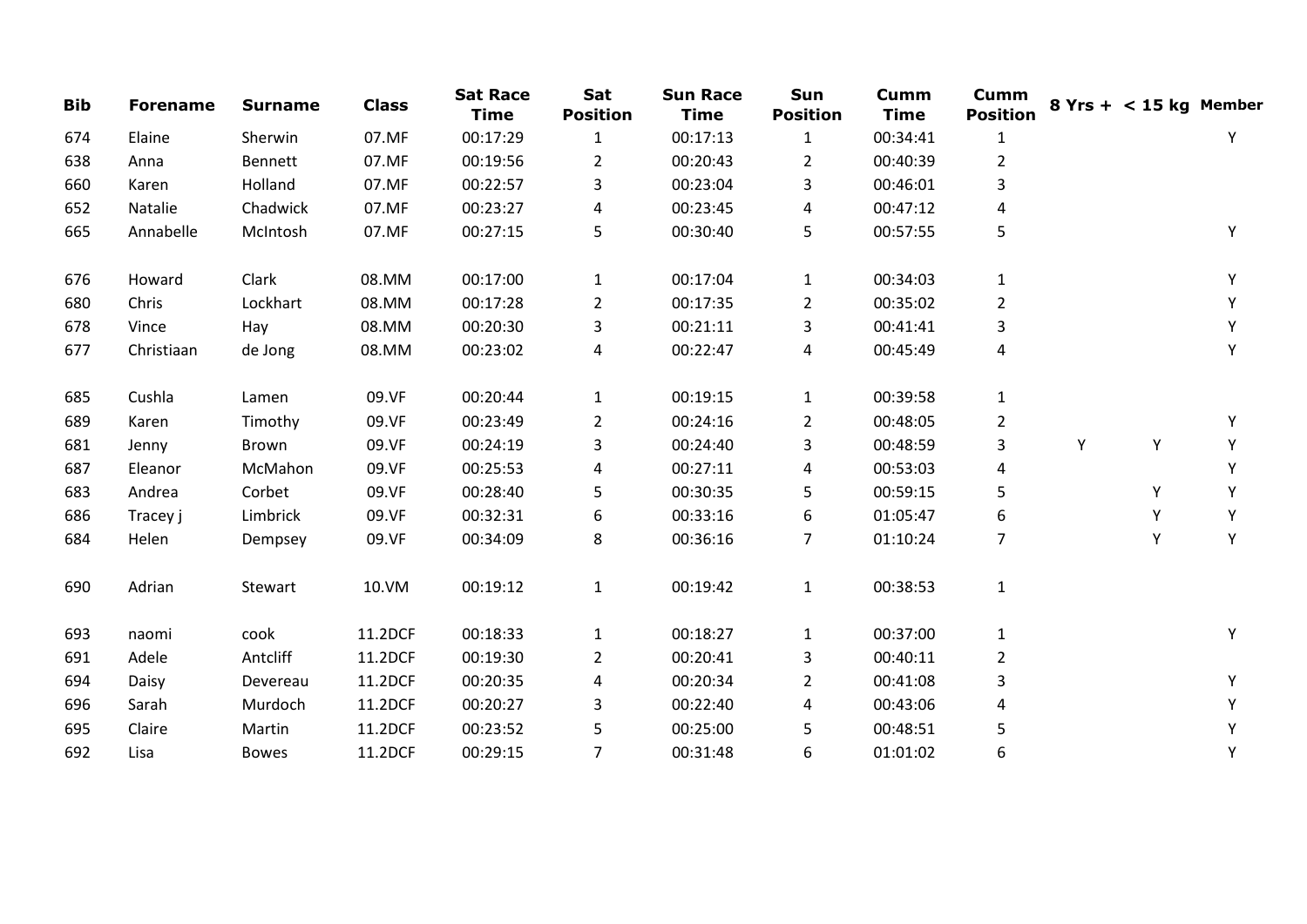| <b>Bib</b> | <b>Forename</b> | <b>Surname</b> | <b>Class</b> | <b>Sat Race</b><br><b>Time</b> | Sat<br><b>Position</b> | <b>Sun Race</b><br><b>Time</b> | Sun<br><b>Position</b> | <b>Cumm</b><br><b>Time</b> | <b>Cumm</b><br><b>Position</b> |   | $8$ Yrs + < 15 kg Member |
|------------|-----------------|----------------|--------------|--------------------------------|------------------------|--------------------------------|------------------------|----------------------------|--------------------------------|---|--------------------------|
| 701        | Adam            | Moosajee       | 12.2DCM      | 00:21:04                       | 1                      | 00:21:11                       | $\overline{2}$         | 00:42:15                   | $\mathbf{1}$                   |   | Υ                        |
| 700        | William         | Godwin         | 12.2DCM      | 00:21:41                       | $\mathbf{2}$           | 00:20:54                       | $\mathbf{1}$           | 00:42:35                   | $\overline{2}$                 |   | Υ                        |
| 702        | Chris           | Thom           | 12.2DCM      | 00:22:50                       | 4                      | 00:25:25                       | 3                      | 00:48:15                   | 3                              |   |                          |
| 698        | Neal            | Dempsey        | 12.2DCM      | 00:27:46                       | 5                      | 00:29:11                       | 4                      | 00:56:56                   | 4                              |   | Υ                        |
| 39         | San             | <b>CLARK</b>   | 13.3KS       | 00:09:16                       | $\mathbf{1}$           | 00:10:10                       | $\mathbf{1}$           | 00:19:26                   | $\mathbf{1}$                   |   | Υ                        |
| 40         | Wendy           | Clark          | 13.3KS       | 00:27:01                       | $\overline{2}$         | 00:30:13                       | 3                      | 00:57:13                   | $\overline{2}$                 | Y | v                        |
| 47         | James           | Leonard        | 14.3KBM      | 00:06:33                       | $\mathbf{1}$           | 00:06:41                       | $\mathbf{1}$           | 00:13:13                   | $\mathbf{1}$                   |   | Y                        |
| 48         | Chris           | Lockhart       | 14.3KBM      | 00:08:48                       | $\overline{2}$         | 00:09:36                       | 4                      | 00:18:23                   | $\overline{2}$                 |   |                          |
| 44         | Chris           | Carter         | 14.3KBM      | 00:09:52                       | 3                      | 00:09:19                       | $\overline{2}$         | 00:19:11                   | 3                              | Y |                          |
| 42         | Emyr            | Bath           | 14.3KBM      | 00:10:37                       | 5                      | 00:09:30                       | 3                      | 00:20:06                   | 4                              |   |                          |
| 45         | John            | Fossey         | 14.3KBM      | 00:11:16                       | $\overline{7}$         | 00:11:10                       | 5                      | 00:22:25                   | 5                              |   | Υ                        |
| 55         | Victoria        | Rock           | 15.3KBF      | 00:08:35                       | $\mathbf{1}$           | 00:08:52                       | $\mathbf{1}$           | 00:17:26                   | $\mathbf{1}$                   |   | Y                        |
| 50         | Anne            | Carter         | 15.3KBF      | 00:08:52                       | $\overline{2}$         | 00:09:05                       | $\overline{2}$         | 00:17:57                   | $\overline{2}$                 |   |                          |
| 54         | Claire          | Panek          | 15.3KBF      | 00:09:52                       | 3                      | 00:09:23                       | 3                      | 00:19:15                   | 3                              |   | Υ                        |
| 53         | Rumi            | Fossey         | 15.3KBF      | 00:10:35                       | 4                      | 00:09:59                       | 4                      | 00:20:33                   | 4                              |   |                          |
| 52         | Emma            | Duckworth      | 15.3KBF      | 00:18:50                       | 5                      | 00:21:17                       | 6                      | 00:40:06                   | 5                              |   | Y                        |
| 57         | Gordon          | Graham         | 16.3K2DB     | 00:08:25                       | $\mathbf{1}$           | 00:08:39                       | $\mathbf{1}$           | 00:17:04                   | $\mathbf{1}$                   |   | Y                        |
| 58         | Fiona           | Godsmark       | 17.NW        | 00:13:48                       | $\mathbf{1}$           | 00:14:25                       | $\overline{2}$         | 00:28:13                   | $\mathbf{1}$                   |   | Υ                        |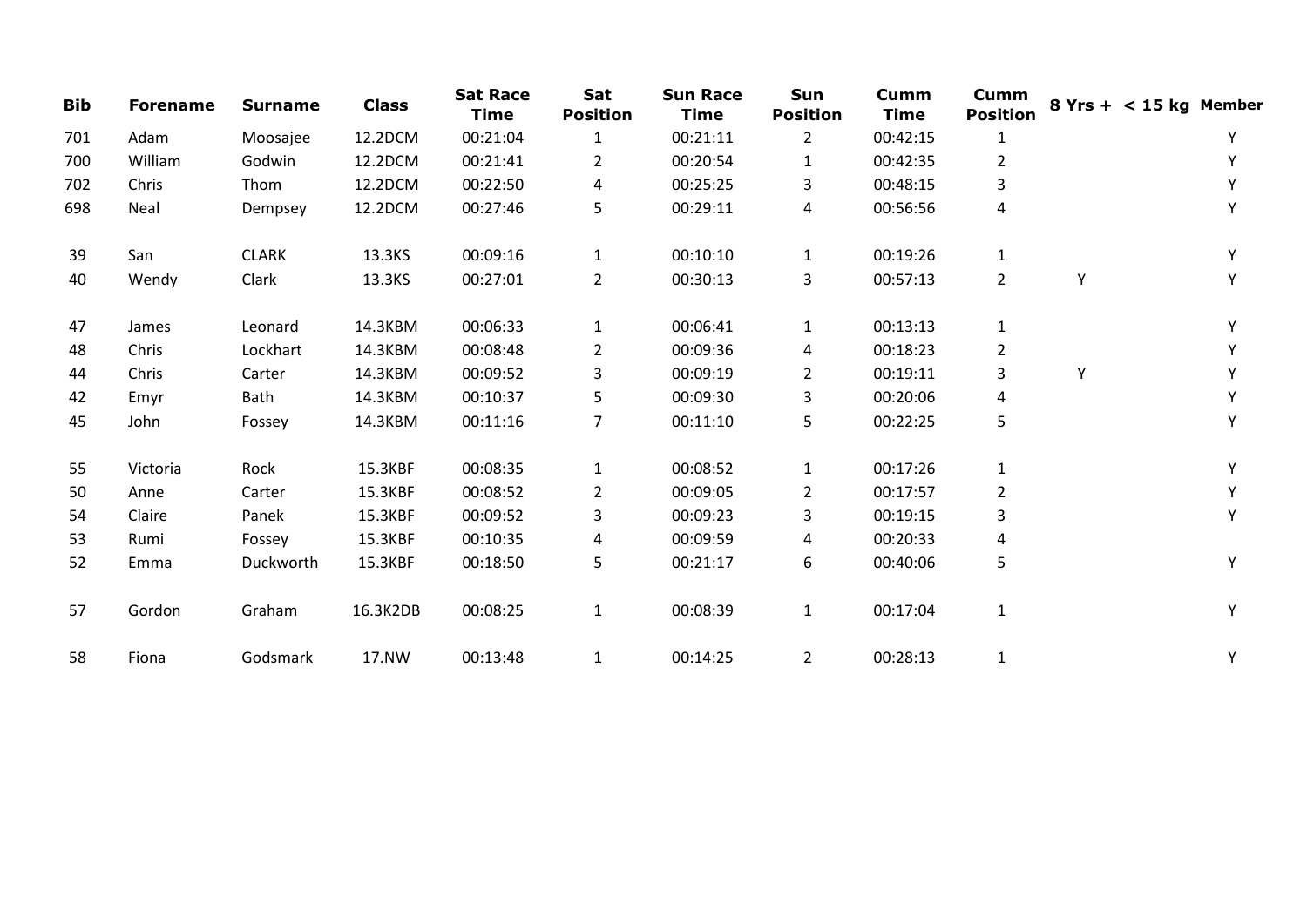| <b>Bib</b> | <b>Forename</b> | <b>Surname</b>         | <b>Class</b> | <b>Sat Race</b><br><b>Time</b> | Sat<br><b>Position</b> | <b>Sun Race</b><br><b>Time</b> | Sun<br><b>Position</b> | <b>Cumm</b><br><b>Time</b> | <b>Cumm</b><br><b>Position</b> |   | $8$ Yrs + < 15 kg Member |   |
|------------|-----------------|------------------------|--------------|--------------------------------|------------------------|--------------------------------|------------------------|----------------------------|--------------------------------|---|--------------------------|---|
| 710        | Sarah           | Murdoch                | 18.3KF       | 00:13:32                       | 1                      | 00:14:56                       | $\overline{2}$         | 00:28:28                   | $\mathbf{1}$                   |   |                          |   |
| 703        | Rebecca         | Brown                  | 18.3KF       | 00:15:06                       | 3                      | 00:14:25                       | $\mathbf{1}$           | 00:29:31                   | $\overline{2}$                 |   |                          | Y |
| 708        | Maria           | Kerr                   | 18.3KF       | 00:14:51                       | 2                      | 00:15:17                       | 3                      | 00:30:08                   | 3                              | Υ |                          |   |
| 707        | Sue             | Hardy                  | 18.3KF       | 00:16:23                       | 4                      | 00:17:10                       | 4                      | 00:33:33                   | 4                              |   | Y                        | Y |
| 704        | Lucy            | Hames                  | 18.3KF       | 00:19:02                       | 5                      | 00:19:49                       | 5                      | 00:38:51                   | 5                              |   |                          | Y |
| 709        | Annabelle       | McIntosh               | 18.3KF       | 00:20:07                       | 6                      | 00:23:01                       | 7                      | 00:43:08                   | 6                              |   |                          | Y |
| 711        | Joanne          | Stewart                | 18.3KF       | 00:21:48                       | $\overline{7}$         | 00:22:11                       | 6                      | 00:43:59                   | $\overline{7}$                 |   | Υ                        |   |
| 712        | Luke            | Bedwell                | 19.3KM       | 00:13:10                       | $\mathbf{1}$           | 00:13:06                       | $\mathbf{1}$           | 00:26:16                   | $\mathbf{1}$                   |   |                          | Υ |
| 714        | Jon             | Cocking                | 19.3KM       | 00:13:38                       | $\overline{2}$         | 00:13:35                       | $\overline{2}$         | 00:27:12                   | $\overline{2}$                 |   |                          |   |
| 713        | lain            | <b>Bowes</b>           | 19.3KM       | 00:16:18                       | 3                      | 00:16:47                       | 3                      | 00:33:04                   | 3                              |   |                          | Υ |
| 719        | naomi           | cook                   | 20.2D3KF     | 00:12:31                       | $\mathbf{1}$           | 00:12:17                       | $\mathbf{1}$           | 00:24:48                   | $\mathbf{1}$                   |   |                          | Y |
| 729        | Rachel          | Wilson                 | 20.2D3KF     | 00:13:21                       | $\overline{2}$         | 00:13:48                       | $\overline{2}$         | 00:27:08                   | $\overline{2}$                 |   | Y                        |   |
| 724        | Claire          | Martin                 | 20.2D3KF     | 00:15:32                       | 5                      | 00:16:34                       | 3                      | 00:32:05                   | 3                              | Y |                          | Y |
| 728        | Helen           | Warrington             | 20.2D3KF     | 00:15:55                       | 6                      | 00:17:10                       | 4                      | 00:33:04                   | 4                              |   |                          | Υ |
| 721        | Christine       | Dimech                 | 20.2D3KF     | 00:17:23                       | 8                      | 00:17:33                       | 6                      | 00:34:56                   | 5                              |   |                          | Υ |
| 727        | Abbie           | Reynolds-Dob: 20.2D3KF |              | 00:17:55                       | 9                      | 00:17:27                       | 5                      | 00:35:21                   | 6                              |   |                          | Υ |
| 718        | Jenny           | Brown                  | 20.2D3KF     | 00:16:23                       | 7                      | 00:20:14                       | 7                      | 00:36:36                   | $\overline{7}$                 |   | Υ                        | Υ |
| 720        | Helen           | Dempsey                | 20.2D3KF     | 00:22:22                       | 11                     | 00:22:53                       | 8                      | 00:45:15                   | 8                              |   | Υ                        | Y |
| 726        | Maraide         | Mckensie               | 20.2D3KF     | 00:20:56                       | 10                     | 00:28:47                       | 9                      | 00:49:42                   | 9                              |   |                          |   |
| 730        | Ben             | Brown                  | 21.2D3KM     | 00:16:42                       | $\overline{2}$         | 00:17:44                       | $\mathbf{1}$           | 00:34:26                   | $\mathbf{1}$                   |   |                          | Y |
| 733        | Chris           | Thom                   | 21.2D3KM     | 00:19:55                       | 4                      | 00:18:41                       | $\overline{2}$         | 00:38:36                   | 2                              |   |                          | Y |
| 731        | Neal            | Dempsey                | 21.2D3KM     | 00:19:45                       | 3                      | 00:24:33                       | 3                      | 00:44:18                   | $\mathsf{3}$                   |   |                          | Y |
| 735        | Nicola          | Forde                  | 22.NC        | 00:20:51                       | 5                      | 00:21:30                       | $\overline{2}$         | 00:42:20                   | $\mathbf{1}$                   |   | Υ                        | Y |
| 588        | Kat             | Mason                  | 22.NC        | 00:21:41                       | 6                      | 00:24:41                       | 3                      | 00:46:22                   | $\overline{2}$                 |   |                          |   |